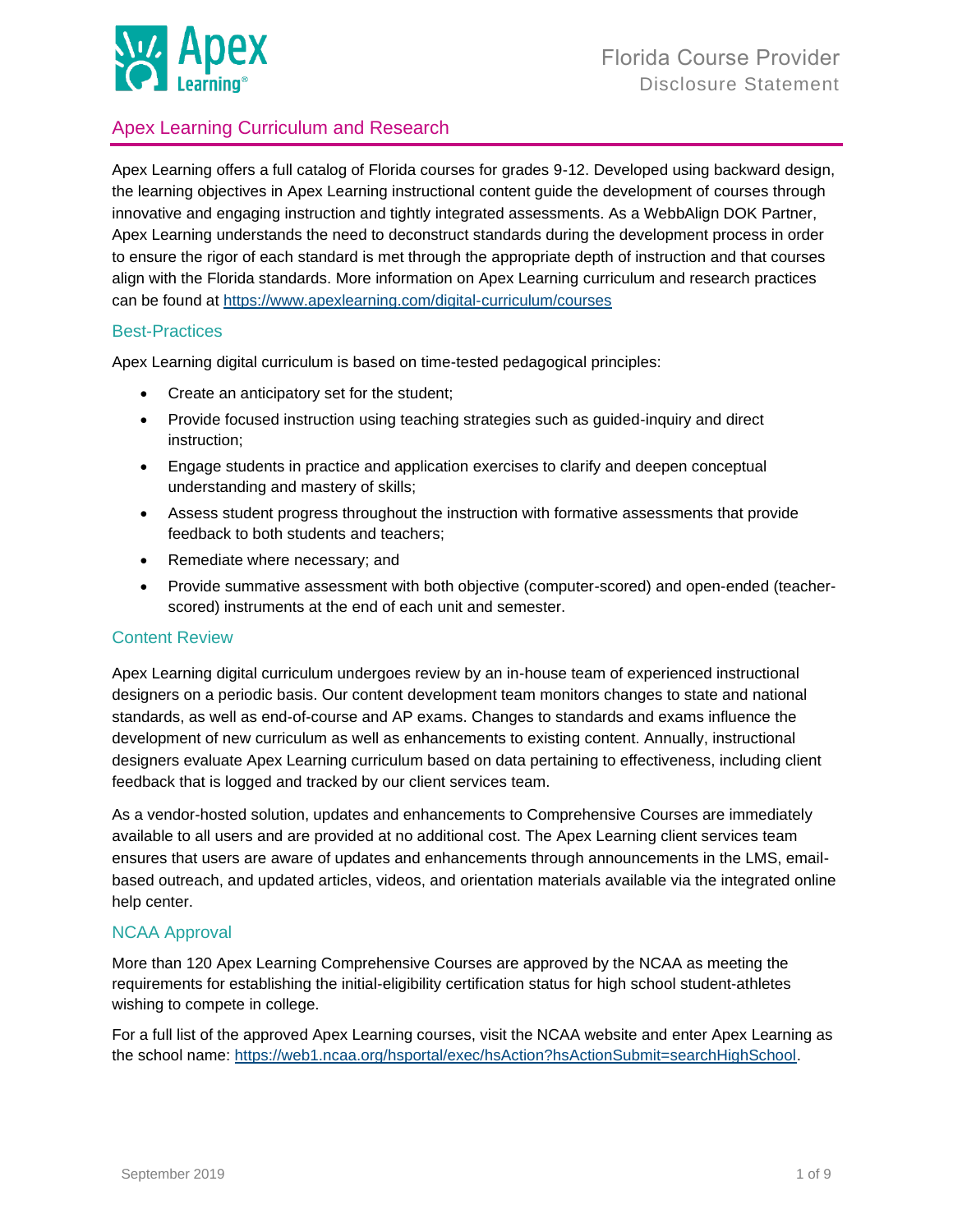## **Efficacy**

Apex Learning delivers increased graduation rates, greater success on high-stakes exams, and more students *Really Ready* for college, work, and life. We have evidence—independent and district-level, from anecdotal to quasi-experimental—that prove that with the help of Apex Learning, students succeed. Results can be found at <https://www.apexlearning.com/results>

## Program Accessibility

Apex Learning content and assessments are reviewed frequently to ensure they are accurate, free of bias, and accessible for students with disabilities and limited English proficiency. Content is compliant with the American Disabilities Act. By providing opt-in supports and scaffolds to meet each student at their individual level of academic readiness and develop their capacities, students with disabilities and limited English proficiency are empowered to master rigorous, standards-based content. Accommodations within Comprehensive Courses include:

| <b>Embedded Scaffolding</b>                   | <b>Enhanced Supports</b> | <b>Interactive Tools</b>        |
|-----------------------------------------------|--------------------------|---------------------------------|
| <b>Small instructional segments</b>           | Text-to-speech           | <b>Close reading activities</b> |
| <b>Formative assessment and</b><br>correction | <b>Text translation</b>  | <b>Writing generator</b>        |
| Multi-media presentations                     | <b>Transcripts</b>       | <b>Graphing tool</b>            |
| <b>Graphic organizers</b>                     | <b>Closed captioning</b> | <b>Simulations</b>              |
| <b>Reading summaries</b>                      | <b>Support cards</b>     | <b>Polls</b>                    |
| Contextual rollovers                          | <b>Study guides</b>      | <b>Manipulatives</b>            |

## Virtual Courses offered by Florida School Districts

General information under Section 1003.498 (2), Florida Statutes (F.S), provide districts the option to choose to purchase online courses from providers approved by the Department or may choose other providers through a district vetting process. Districts are responsible for ensuring alignment to state standards and national standards for quality online courses.

<http://www.fldoe.org/schools/school-choice/virtual-edu/district-resources/dis-virtual-course-offerings.stml>

### Florida Course Provider Disclosure Statement

Section 1003.499, Florida Statutes (F.S) pertains to districts intending to use approved online course offerings AND certified instructional staff of an approved course provider. As an approved Florida Course Provider, Apex Learning is required to provide the following information:

# Apex Learning Virtual School Contact Information

#### **For Parents**

For parents or those interested in online learning options, visit [Apex Learning Virtual School,](http://apexlearningvs.com/) call (855) 550-2547, or [email.](http://www.apexlearningvs.com/inquire)

### **Technical Support**

For information about registration, enrollment, or resolving technical issues, [contact support](http://support.apexlearning.com/contact) or call (800) 453-1454, option 2. You can also email [support@apexlearning.com](mailto:support@apexlearning.com)

**Hours**: Monday – Friday 5:00am – 7:00pm PT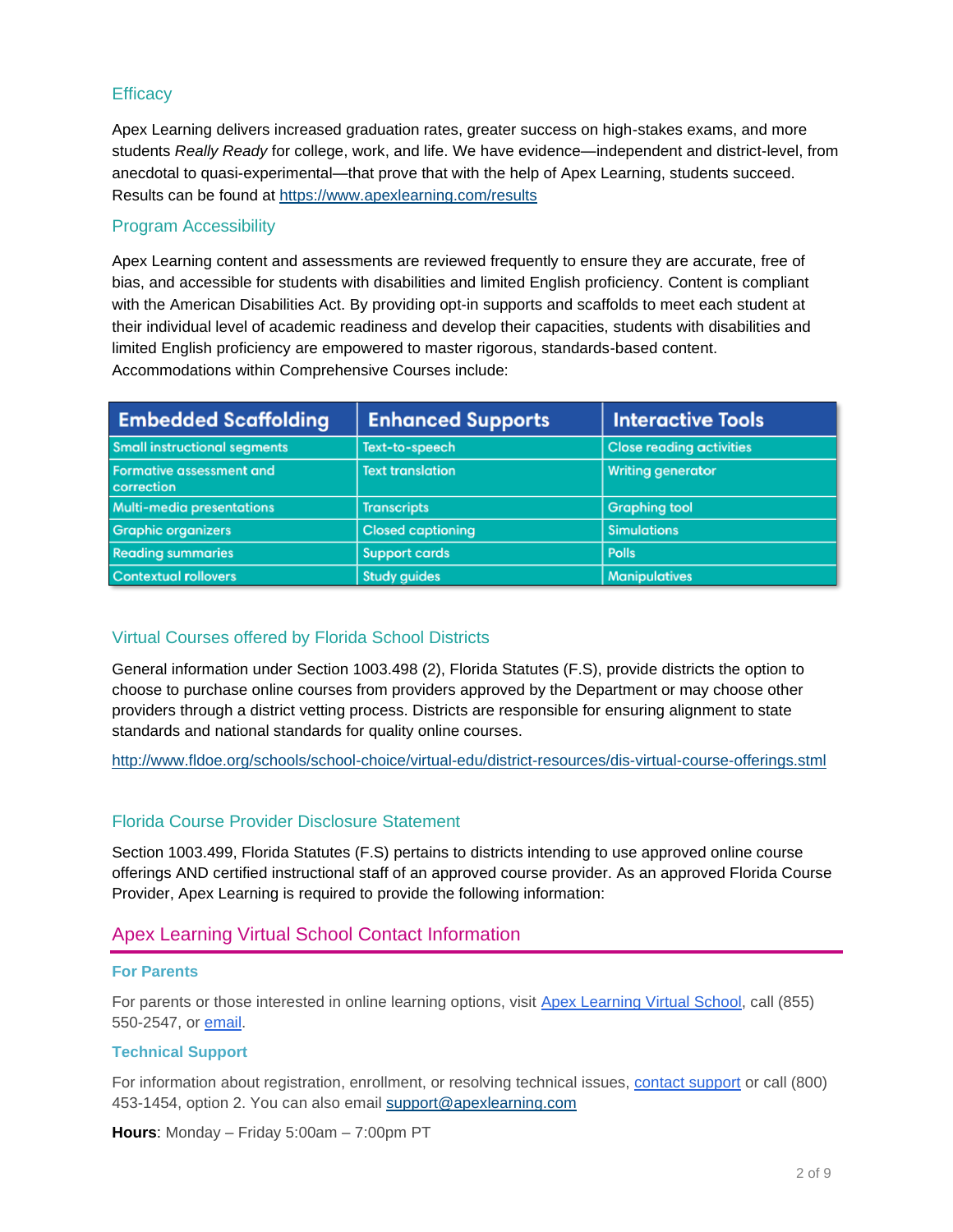### **Contacting Your Instructor**

Students are welcomed by their instructors immediately upon enrollment. Teachers send welcome emails and post welcome announcements in which they share contact information, office hours, personal bios and tips for success. Apex Learning instructors support students working with Apex Learning digital curriculum by engaging in regular communication and synchronous and asynchronous interaction via a variety of technologies, such as phone, email, online text and video chat, discussion boards, recorded presentations and desktop sharing.

**Hours of Availability for Instructors:** Office hours vary for instructors. Immediately upon enrollment, a student's instructor will contact them and provide information about their specific set of office hours and how to most effectively reach them (phone, email, online text and video chat, and discussion boards). Apex Learning Virtual School instructors are required to provide a response and/or feedback to a student's inquiries within one school day. For additional assistance students can contact Apex Learning Support at (800) 453-1454 Mondays through Fridays from 5:00am – 7:00pm PT.

### **Administrative Contact Information**

*Rick Perkins* VP School Programs 1215 Fourth Ave, Suite 1500, Seattle, WA 98161 Phone: (855) 550-2547

# Apex Learning Virtual School Course and Instructor Information

**Certification status and physical location of all instructional personnel:**

- English: Active (Florida and Illinois)
- Math: Active (Washington and Florida)
- Science
	- o AP Biology, Biology, Environmental Science: Active (South Carolina, California, Florida)
	- o AP Chemistry, Chemistry, Physics: Active (Ohio, Florida)
- Social Studies: Active (Florida)
- AP Spanish Language & Culture: Pending (Ohio)
- Physical Education and Health: Active (Arizona)
- Art: Active (South Dakota)
- Business: Active (Florida)

**Hours and times of availability of instructional personnel:** Instructors notify students of hours and times of availability once a student enrolls in a course. Instructors host regular office hours via GoToMeeting and host live mini-lessons to support remediation. Apex Learning instructors are also available through phone, email, online text and video chat, discussion boards, recorded presentations and desktop sharing. Apex Learning instructors are expected to provide feedback on assignments within three school days of when the assignment was submitted and respond to all other student inquiries within one school day.

**Average student-teacher ratios for each course:** 30:1

**Teacher load (number of students assigned to a teacher)**:

- Part-time teachers: 150 students
- Full-time teachers: 200 students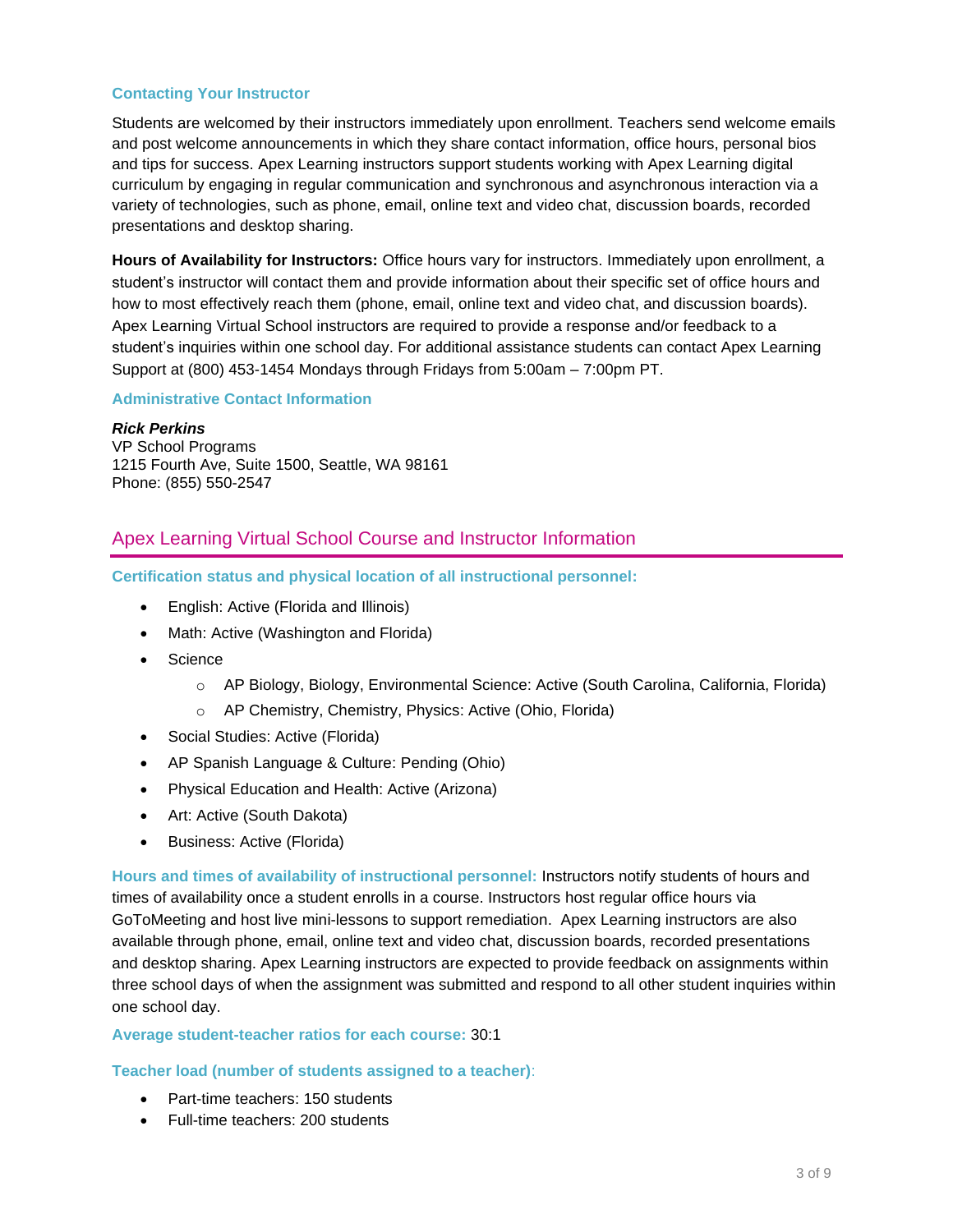# Student and Course Data

# **Student completion and successful completion rates\* for the 2020-21 SY**

| <b>Apex Learning Course Title</b>             | <b>Florida Course Title</b>            | <b>Completion Rate</b> | <b>Successful</b><br><b>Completion Rate*</b> |
|-----------------------------------------------|----------------------------------------|------------------------|----------------------------------------------|
| English 9                                     | English 1                              | 76%                    | 65%                                          |
| English 10                                    | English 2                              | 79%                    | 61%                                          |
| English 11                                    | English 3                              | 71%                    | 65%                                          |
| English 12                                    | English 4                              | 78%                    | 82%                                          |
| AP English Language &<br><b>Composition</b>   | AP English Language &<br>Composition   | 87%                    | 92%                                          |
| AP English Literature &<br><b>Composition</b> | AP English Literature &<br>Composition | 87%                    | 80%                                          |
| <b>Creative Writing</b>                       | <b>Creative Writing 1</b>              | 86%                    | 87%                                          |
| Algebra I                                     | Algebra 1                              | 82%                    | 72%                                          |
| <b>Geometry</b>                               | Geometry                               | 85%                    | 84%                                          |
| Algebra 1-A                                   | Algebra 1-A                            | 91%                    | 22%                                          |
| Algebra 1-B                                   | Algebra 1-B                            | 88%                    | 29%                                          |
| <b>AP Calculus AB</b>                         | AP Calculus AB                         | 74%                    | 84%                                          |
| <b>AP Statistics</b>                          | <b>AP Statistics</b>                   | 84%                    | 87%                                          |
| <b>AP Biology</b>                             | <b>AP Biology</b>                      | 75%                    | 79%                                          |
| <b>AP Chemistry</b>                           | <b>AP Chemistry</b>                    | 86%                    | 89%                                          |
| <b>Chemistry Core</b>                         | Chemistry 1                            | 84%                    | 80%                                          |
| <b>Physics Core</b>                           | Physics 1                              | 79%                    | 82%                                          |
| <b>Environmental Science</b>                  | <b>Environmental Science</b>           | 78%                    | 65%                                          |
| <b>AP Microeconomics</b>                      | AP Microeconomics                      | 89%                    | 89%                                          |
| <b>AP Macroeconomics</b>                      | AP Macroeconomics                      | 88%                    | 89%                                          |
| AP U.S. Government &<br><b>Politics</b>       | AP U.S. Government &<br>Politics       | 74%                    | 86%                                          |
| AP U.S. History                               | AP U.S. History                        | 82%                    | 86%                                          |
| <b>U.S. Government and</b><br><b>Politics</b> | <b>United States Government</b>        | 81%                    | 79%                                          |
| U.S. History since Civil War                  | <b>United States History</b>           | 66%                    | 74%                                          |
| <b>World History</b>                          | World History                          | 74%                    | 72%                                          |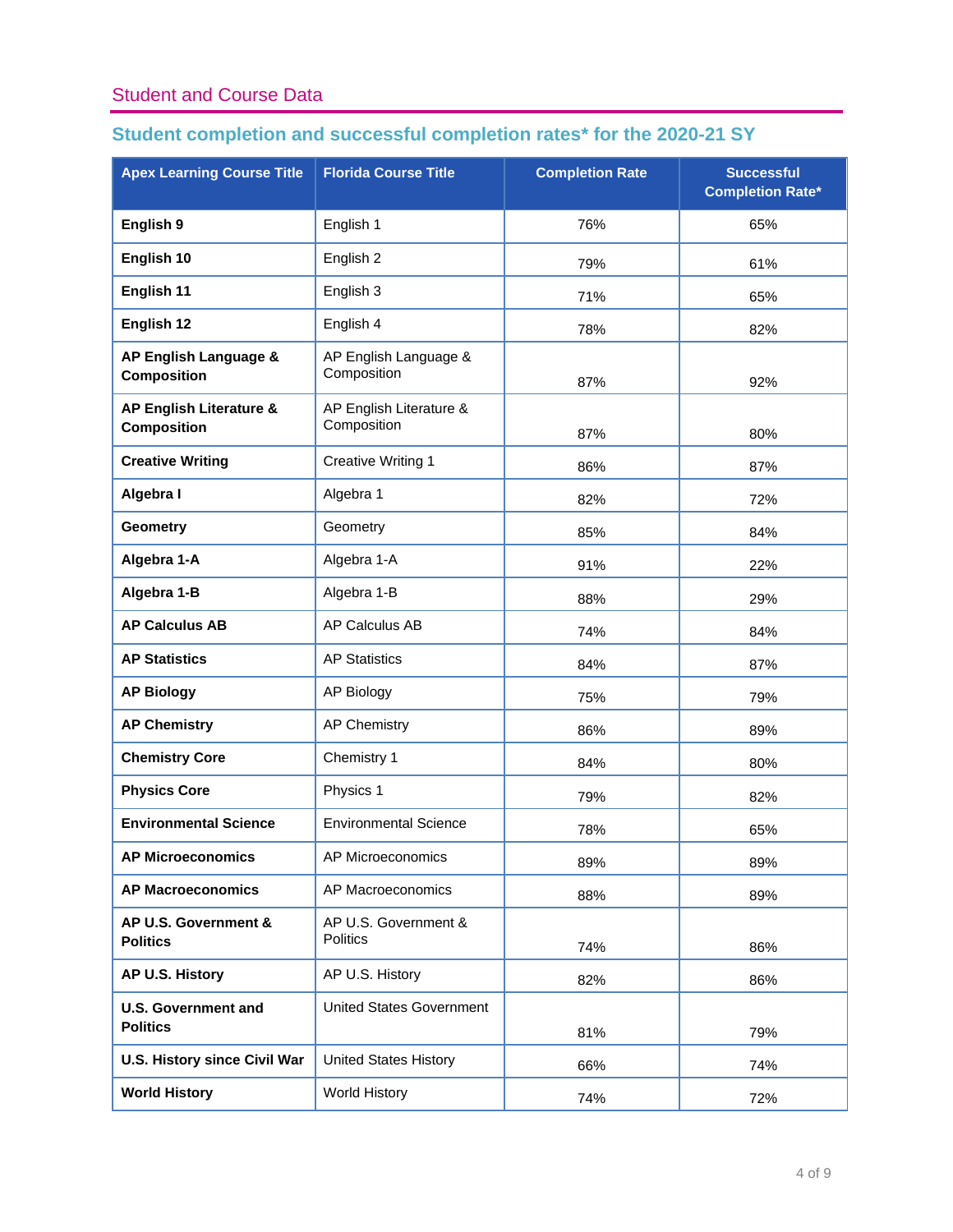| <b>Geography and World</b>                            | <b>World Culture Geography</b>           |     |     |
|-------------------------------------------------------|------------------------------------------|-----|-----|
| <b>Cultures</b>                                       |                                          | 82% | 76% |
| <b>AP Spanish Language</b>                            | AP Spanish Language &<br>Culture         | 86% | 89% |
| <b>AP Psychology</b>                                  | AP Psychology                            | 87% | 88% |
| Sociology                                             | Sociology                                | 85% | 82% |
| <b>HOPE</b>                                           | HOPE - Physical<br>Education             | 89% | 65% |
| <b>Art Appreciation</b>                               | Introduction to Art History              | 79% | 59% |
| <b>Principles of Information</b><br><b>Technology</b> | Digital Information<br>Technology        | 66% | 76% |
| <b>Human Resources</b><br><b>Principles</b>           | Management and Human<br><b>Resources</b> | 92% | 91% |
| <b>Legal Environment of</b>                           | Legal Aspects of Business                |     |     |
| <b>Business</b>                                       |                                          | 94% | 76% |

\*Successful completion is defined as students who received a passing grade from their instructor (<60%).

# Performance Accountability Information

# **Student and course performance accountability for 2020-21 SY:**

| <b>Apex Course Title</b>                      | <b>Florida Course Title</b>            | <b>Average Exam Score</b> |
|-----------------------------------------------|----------------------------------------|---------------------------|
| English 9                                     | English 1                              | 81%                       |
| English 10                                    | English 2                              | 81%                       |
| English 11                                    | English 3                              | 89%                       |
| English 12                                    | English 4                              | 87%                       |
| <b>Creative Writing</b>                       | <b>Creative Writing</b>                | 90%                       |
| AP English Language &<br><b>Composition</b>   | AP English Language &<br>Composition   | 68%                       |
| AP English Literature &<br><b>Composition</b> | AP English Literature &<br>Composition | 64%                       |
| Algebra I                                     | Algebra 1                              | 85%                       |
| Geometry                                      | Geometry                               | 87%                       |
| Algebra 1-A                                   | Algebra1 - A                           | 69%                       |
| Algebra 1-B                                   | Algebra 1-B                            | 76%                       |
| <b>AP Calculus AB</b>                         | <b>AP Calculus AB</b>                  | 87%                       |
| <b>AP Statistics</b>                          | <b>AP Statistics</b>                   | 83%                       |
| <b>AP Biology</b>                             | <b>AP Biology</b>                      | 78%                       |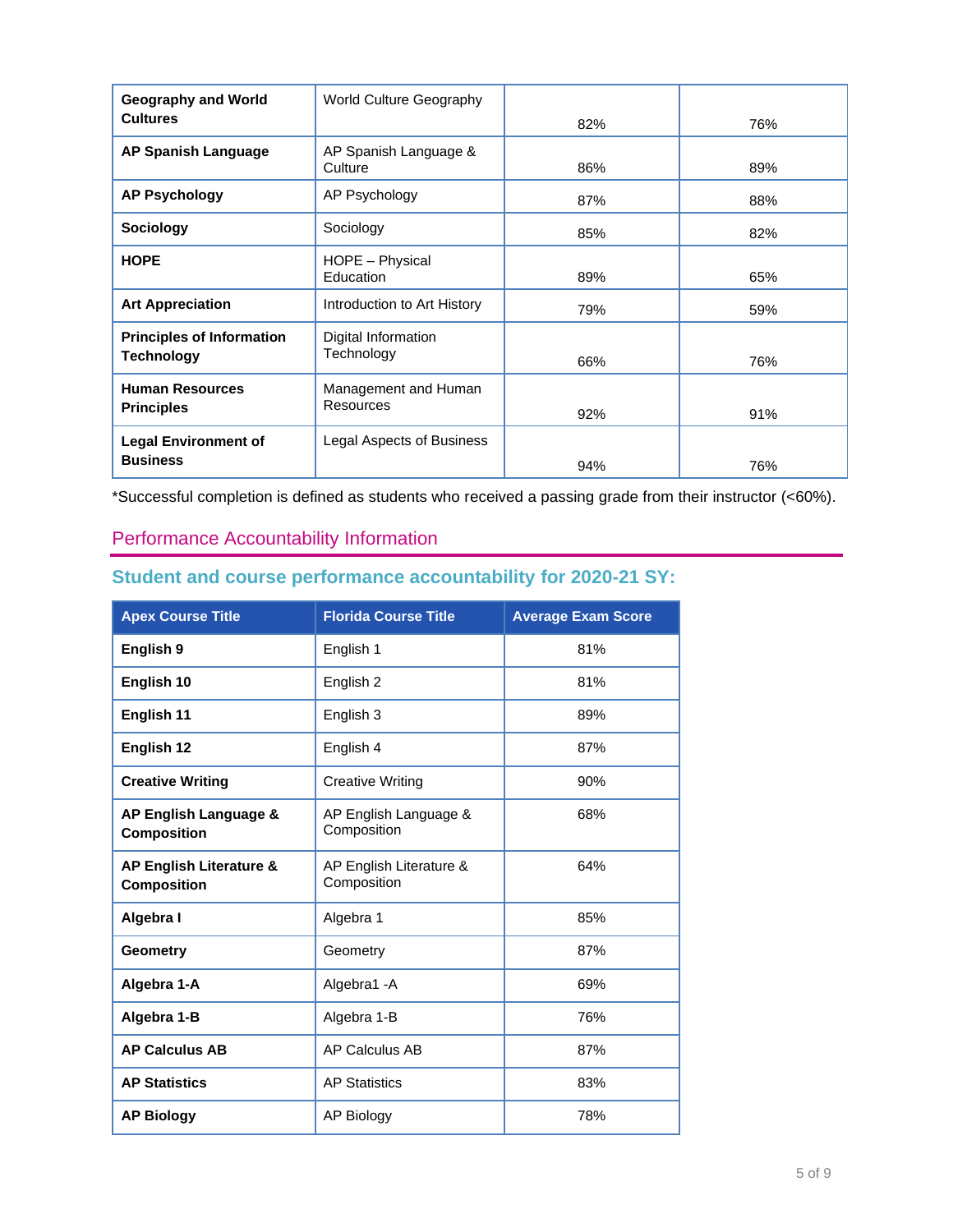| <b>AP Chemistry</b>                                   | <b>AP Chemistry</b>                     | 86% |
|-------------------------------------------------------|-----------------------------------------|-----|
| <b>Chemistry Core</b>                                 | Chemistry 1                             | 89% |
| <b>Physics Core</b>                                   | Physics 1                               | 89% |
| <b>Environmental Science</b>                          | <b>Environmental Science</b>            | 80% |
| <b>AP Microeconomics</b>                              | AP Microeconomics                       | 90% |
| <b>AP Macroeconomics</b>                              | AP Macroeconomics                       | 75% |
| AP U.S. Government &<br><b>Politics</b>               | AP U.S. Government &<br><b>Politics</b> | 84% |
| AP U.S. History                                       | AP U.S. History                         | 84% |
| <b>U.S. Government and</b><br><b>Politics</b>         | <b>United States Government</b>         | 86% |
| <b>World History</b>                                  | <b>World History</b>                    | 90% |
| U.S. History since the Civil<br>War                   | <b>United States History</b>            | 90% |
| <b>Geography and World</b><br><b>Cultures</b>         | World Culture Geography                 | 84% |
| <b>Sociology</b>                                      | Sociology                               | 88% |
| AP Spanish Language and<br><b>Culture</b>             | AP Spanish Language &<br>Culture        | 79% |
| <b>AP Psychology</b>                                  | AP Psychology                           | 91% |
| <b>Art Appreciation</b>                               | Introduction to Art History             | 84% |
| <b>HOPE</b>                                           | <b>HOPE-Physical Education</b>          | 90% |
| <b>Human Resources</b><br><b>Principles</b>           | Management and Human<br>Resources       | 80% |
| <b>Legal Environment of</b><br><b>Business</b>        | <b>Legal Aspects of Business</b>        | 79% |
| <b>Principles of Information</b><br><b>Technology</b> | Digital Information<br>Technology       | 85% |

# Educator Performance Accountability:

Student learning and academic growth are at the forefront of our priorities. This requires that we have an effective teacher in every classroom and effective instructional leadership within the school. All Teachers are reviewed regularly on the following key objectives.

## Objective 1. Performance/Professional Expectations

- grades student work in a timely manner
- provides detailed formative feedback on student work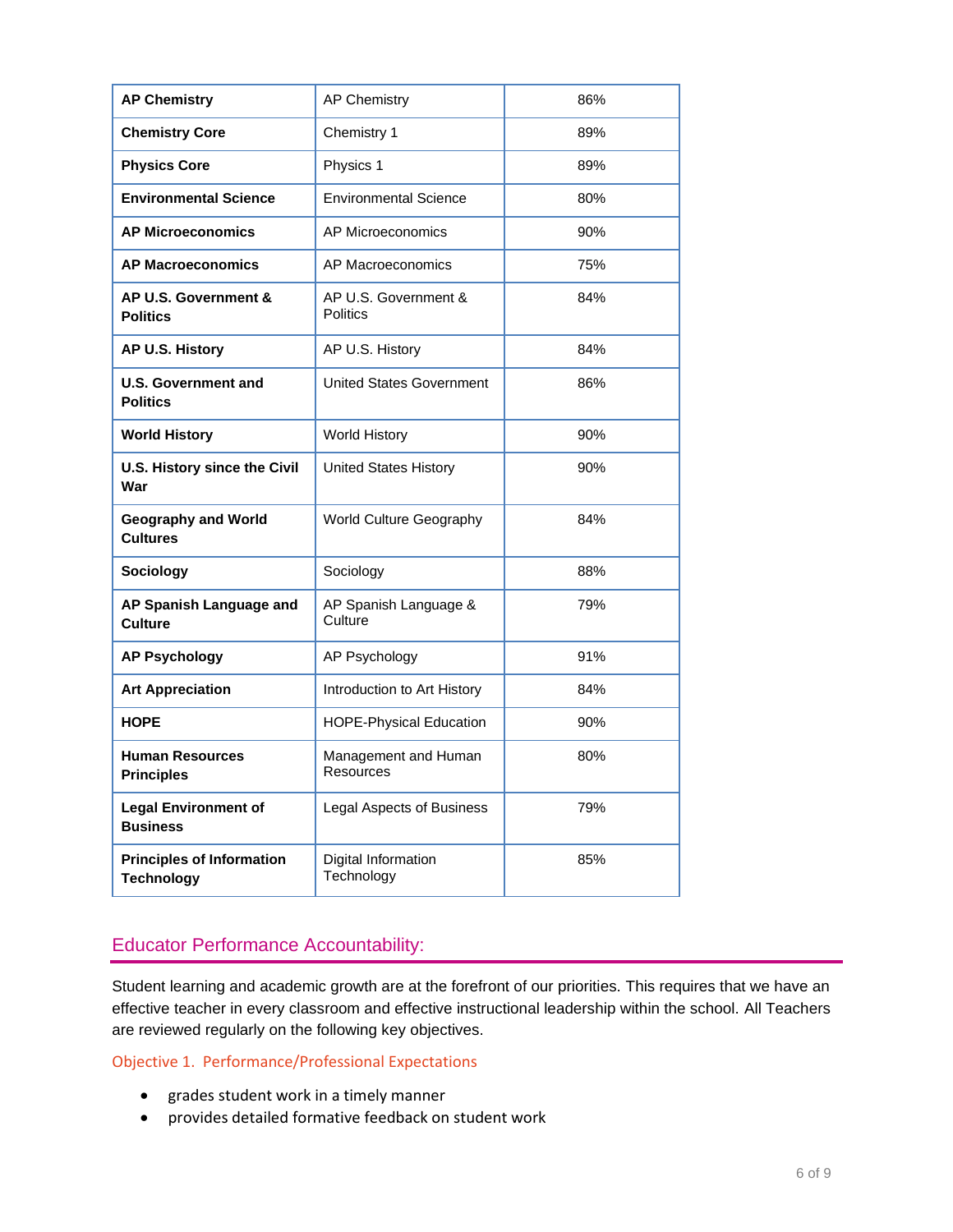- monitors student performance and suggests methods for improvement
- conducts office hours to provide instructional support to students
- attends faculty and team meetings
- stays current with educational trends
- maintains teacher certification

### Objective 2. Professional Growth

• *Teacher development of two personal goals. These goals may be linked to PD opportunities or connected to their departmental team.*

### Objective 3 - Professional Development

Through internal and external opportunities, ALVS teachers are encouraged to strengthen their skills as online teachers through participating in 3 Professional Development opportunities per year. Professional development may be from internally and or external opportunities.

#### *Professional Development:*

- *enhances an educator's knowledge and skills in specific areas;*
- *emphasizes collegial and collaborative dialogue;*
- *encourages risk-taking, creativity, and experimentation*

### Objective 4 – Student-Centered Communication

- Communicates effectively (student-focused) with Students, Parents, Mentors, and Administration
- Monitors tone of communications to be clear and professional
- Presents subject-matter expertise and demonstrates best practices
- Utilizes different methods of communication to reach all types of learners (email, phone, Collaborate, Skype, Zoom, etc.)

#### Objective 5 – Student Success (Student passing)

• Examination of teacher's overall student averages for School Year.

## Non-Sectarian and Anti-Discrimination Policies

Apex Learning Comprehensive Courses, enrollment policies, and employment practices and operations each reflect both the non-sectarian and anti-discrimination policies of the company.

**Courses**: Apex learning courses reflects the diverse and multicultural population of students who use it, including those of different religions. This includes:

- The diversity of the American people and the relationships among different groups.
- The roles of religion, race, class, ethnicity, and gender in the history of the United States.
- Diverse individual and collective expressions through literature, art, philosophy, music, theater, and film throughout U.S. history.
- Diversity in popular culture and the dimensions of cultural conflict within American society.

Course content is regularly reviewed and updated to ensure it is accurate and reflective of a changing world. Internal and industry standards for bias and sensitivity are employed in the course design process to ensure content is appropriate and accessible to students in all regions and of all religions.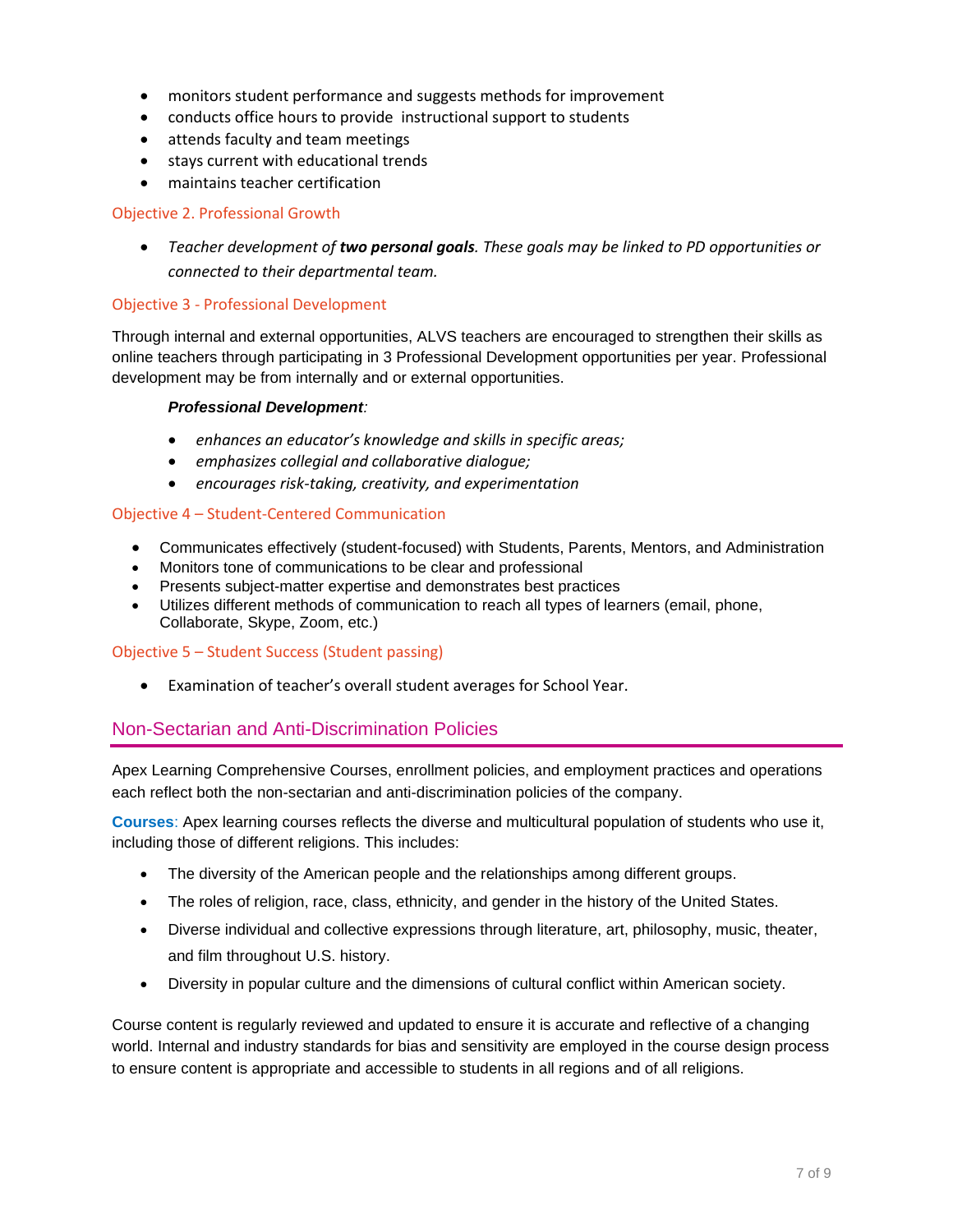**Enrollment policies:** When students enroll in Apex Learning courses, they must agree to the Apex Learning [Student Code of Conduct,](http://www.apexlearningvs.com/full-time-high-school/admissions/student-code-of-conduct) which includes the following language regarding anti-discrimination and non-sectarian policies:

- You agree to abide by these guidelines:
	- o Avoid sarcasm and slang. Swear words are unacceptable.
	- $\circ$  Never use derogatory comments, including those regarding race, age, gender, sexual orientation, religion, ability, political persuasion, body type, physical or mental health, or access issues.
	- $\circ$  Never use insults, threats or attacks of any kind against another person.
	- $\circ$  Focus your responses on the questions or issues being discussed, not on the individuals involved.
	- o Be constructive with your criticism, not hurtful.
	- $\circ$  Review your messages before sending them. Remove easily misinterpreted language and proofread for typos.
	- o Respect other people's privacy and never reveal email addresses.

**Employment Practices and Operations:** *(Taken from the Apex Learning Employee Handbook)* Apex Learning is an equal opportunity employer. We believe every employee has the right to work in an environment that is free from all forms of unlawful discrimination. Consistent with applicable laws, Apex Learning makes all decisions involving any aspect of the employment relationship without regard to race, color, sex, creed, religion, age, marital status, national origin, citizenship, the presence of any sensory, mental, or physical disability, veteran status, sexual orientation, gender identity, gender expression, genetic information, or any other status or characteristic protected by local, state, or federal law. Discrimination and/or harassment based on any of those factors are inconsistent with our philosophy of doing business and will not be tolerated. This policy of non-discrimination applies to all aspects of recruiting and employment, including compensation, benefits, advancement, transfers, and reductions in force.

## Statewide Assessment Program

In accordance with our agreement with the Florida State Department of Education, all Florida students enrolled in Apex Learning Comprehensive Courses are required to participate in Florida's Statewide Assessment Program, including the following courses with end-of-course exams:

- Algebra I
- Geometry
- Algebra II
- Florida Biology
- U.S. History since the Civil War

Apex Learning does not administer these exams but will work with school partners to ensure sufficient information is provided to students and parents. Students should coordinate testing location and dates/times with schools and districts. For more information on the Florida Statewide Assessment Program, please see any of the links below:

[Florida Statewide Assessment Program 2021-22 Schedule](https://info.fldoe.org/docushare/dsweb/Get/Document-8789/dps-2019-197a.pdf)

Florida Statewide [Assessment Program 2022-23 Preliminary Schedule](https://www.fldoe.org/core/fileparse.php/5663/urlt/2223StatewideAssessmentSched.pdf)

[Florida Department of Education K-12 Student Assessment Information](http://www.fldoe.org/accountability/assessments/k-12-student-assessment)